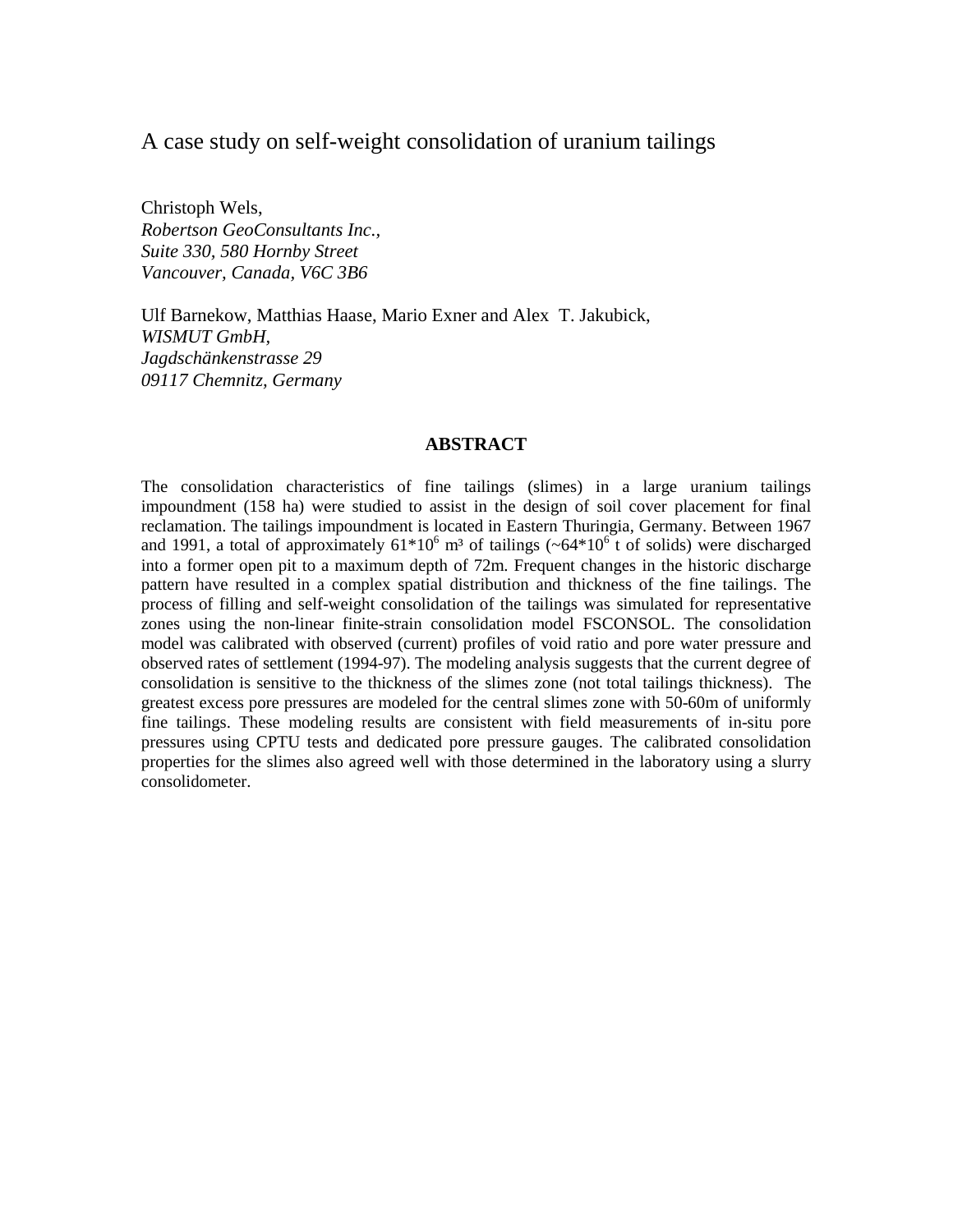# **INTRODUCTION**

The tailings impoundment Culmitzsch is a large uranium tailings impoundment (tailings area 234 ha) located east of the village of Seelingstädt in Eastern Thuringia, Germany. The impoundment Culmitzsch represents a former open pit complex, which was divided into two sub-basins and received uranium tailings from 1967 to 1991. Tailings from the acid leach were deposited in Basin Culmitzsch A covering a tailings area of 158 ha whereas tailings from the alkaline leach were deposited in Basin Culmitzsch B covering a tailings area of 76 ha.

Decommissioning of WISMUT's tailings impoundments is divided up into three fundamental work steps. These are

- 1. interim covering, to build up a stable working platform for further activities;
- 2. contouring to achieve a stable landform and long-term gravity drainage; and
- 3. final covering to control infiltration and seepage of contaminated pore water.

The interim cover will be placed by advancing from the coarser beach zones along the perimeter towards the central slimes, as the pond water is drawn down and the slimes become accessible. In order to place the interim cover (and subsequent layers for contouring) safely and economically, the consolidation behavior of the fine tailings has to be understood. This paper presents findings of a detailed study aimed at characterizing the consolidation properties of the fine tailings in the impoundment Culmitzsch A. The study consisted of field characterization, lab testing and in-situ monitoring. Independent estimates of the consolidation properties were obtained by simulating the filling and associated self-weight consolidation using finite-strain theory.

## **HISTORY OF TAILINGS DISCHARGE**

Between 1967 and 1991 a total of approximately  $64*10^6$  metric tons of tailings solids or approx.  $61*10^6$  m<sup>3</sup> of slurry were discharged into the impoundment Culmitzsch A. For the first 15 years of operation the tailings were discharged at a fairly constant slurry rate of about  $5*10^6$  m<sup>3</sup>/a (~3\*10<sup>6</sup> t solids per year). After 1982 the discharge of tailings gradually declined until discharge ceased in 1991. The impoundment was also used in the past (and still is today) as a storage basin. Historic air photos were used to delineate regions with exposed beaches (sandy tailings) and ponded zones (slimes deposition) through time thus aiding in identifying zones of different geotechnical properties in this tailings impoundment.

The history of tailings discharge can be subdivided into three phases. In Phase 1 (late 1967 to 1972) tailings were discharged only into the deep portion of the open pit  $("2<sup>nd</sup> Ore Horizon" at an elevation of about 270 m as). Figure 1 illustrates the location of$ these early discharge points. In Phase 2 (1973 to 1978) the discharge points along the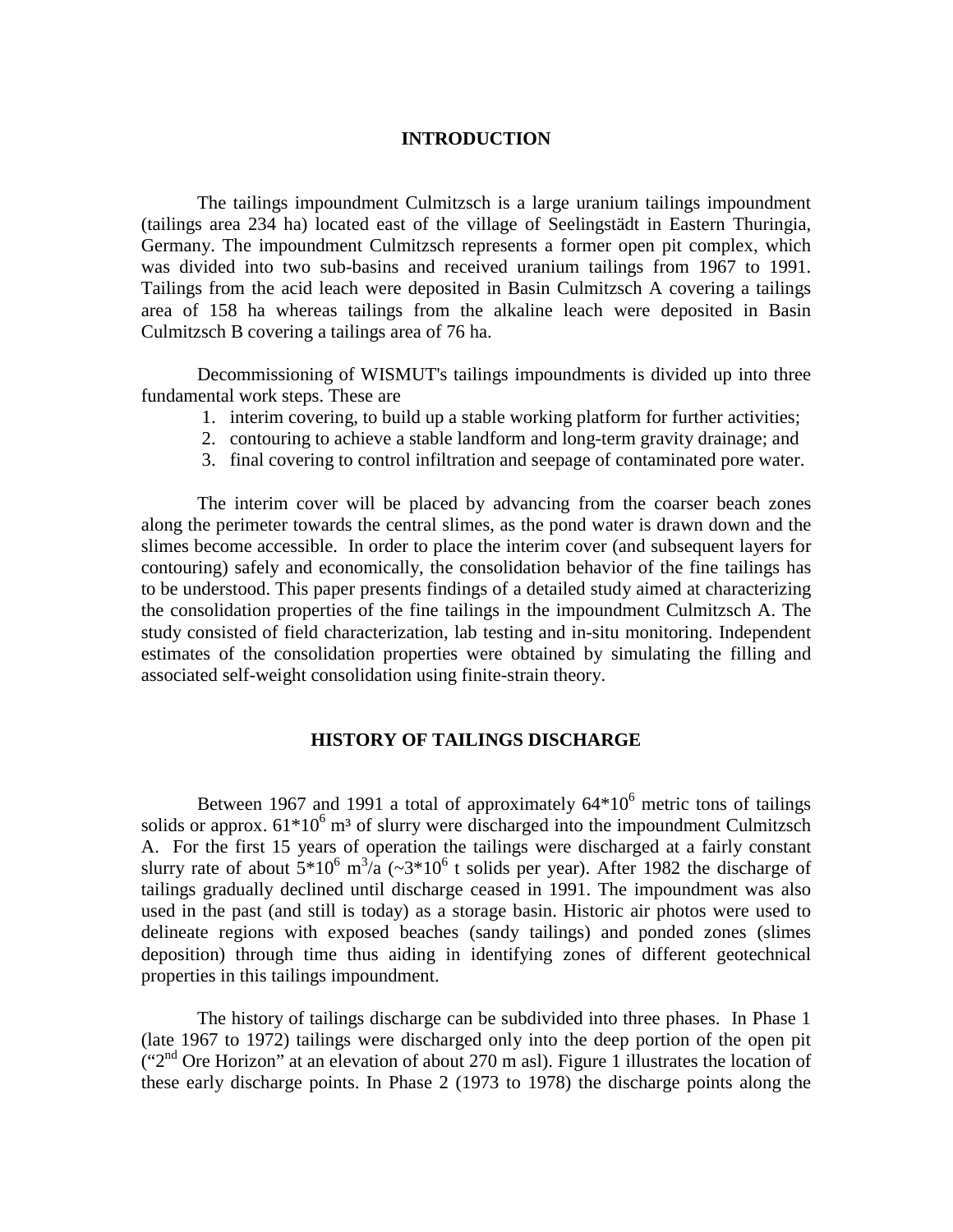southwestern perimeter of the deep basin were abandoned and tailings were discharged into the shallow basin ("1<sup>st</sup> Ore Horizon" at an elevation  $>310$ m m asl) by moving the discharge lines southward to the toe of the Southwestern Dump (SW-Halde) (Figure 1). The discharge points at the northeast corner and upstream of the South Dam and Southeast Dam were periodically raised during this phase to allow continued tailings discharge into the deep basin. In Phase 3 (1979 to 1991) the full perimeter of the tailings impoundment was used for tailings discharge. The frequent changes in the historic discharge pattern have resulted in a complex spatial distribution and thickness of the fine tailings.



Figure 1 – Plan view of tailings impoundment Culmitzsch A. Historic changes in slurry discharge pattern were estimated from air photos.

# **GEOTECHNICAL CHARACTERIZATION OF SLIMES ZONE**

### **Field Characterization Program**

In 1996, a total of nine boreholes were drilled in the ponded zone of the IAA Culmitzsch A by Baugrund Dresden (1) using a floating platform (see Figure 1 for location). Undisturbed tailings samples were retrieved using liners, in 1m long core sections and submitted to the laboratory for further testing.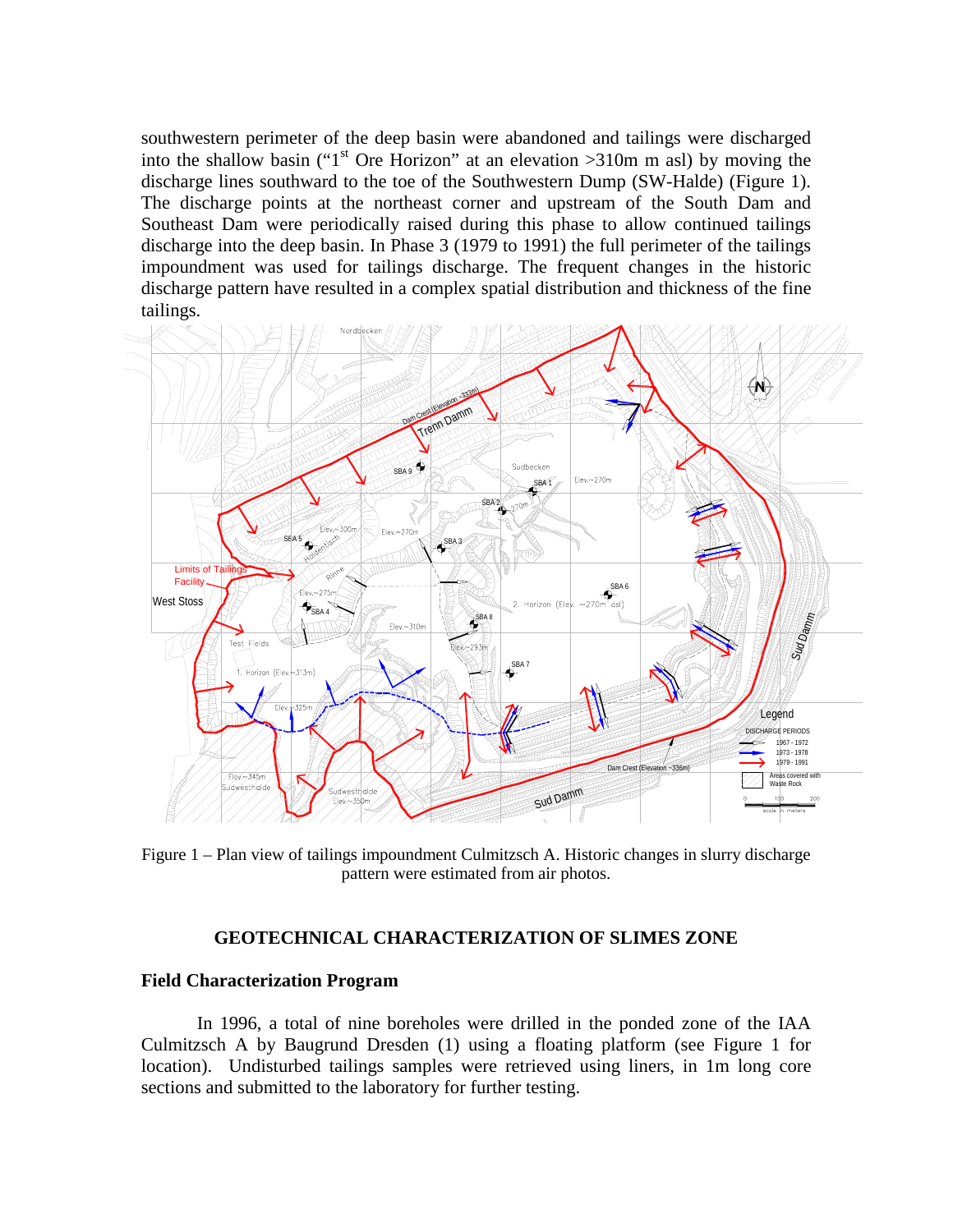Figure 2 shows the void ratio profiles at the various borehole locations determined from the undisturbed samples. The three boreholes located in the center of the impoundment (SBA1,  $2 \& 3$ ) show a general decrease of void ratio with depth as expected for a consolidating slimes column (Figure 2a). The void ratios in the middle portion of SBA6 and in particular in SBA5 tend to fall near or below the lower envelope curve of the slimes (Figure 2b). These boreholes are located more towards the edge of the central slimes zone and therefore have a more heterogeneous composition.

The void ratios in SBA4, 7, 8 and 9 are strongly influenced by changes in the historic tailings discharge pattern (Figure 2c). The deep portions of SBA4, 7 and 8 (below elevation ~307m NN) show low void ratios indicative of sandy tailings which were placed proximal to the discharge points during the first phase of discharge (see Figure 1). The high void ratios in the upper profile of SBA4 and SBA8 represent fine slimes settled in the water covered pond area distant from the discharge points.

In the fall/winter of 1996 pore pressure gauges were installed in the boreholes SBA2, 3, 4, 8 and 9 at several depths to monitor daily pore pressures (measurements still on-going). In 1999, three new pore pressure gauges were installed in vicinity of SBA2 to replace older gauges, which had been damaged as a result of ice movement during winter. In addition, CPTU measurements were carried out in 1999 at several transects across the pond zone. Pore pressure measurements show excess pore pressures in the deep fine slimes and lower boundary hydrostatic conditions. The upper approx. 15 m of these fine slimes show excess pore pressures of up to 50% of the consolidated selfweight under buoyancy at a given depth. Below 15 m depth, excess pore pressures of up to 25% of self-weight under buoyancy are observed. In shallow fine slimes zones underlain by permeable layers the hydraulic head (total pore pressure) typically decreases with depth by several meters suggesting downward movement of pore water (underdrainage). No significant excess pore pressures were measured in the intermediate zones (interlayered slimes and sands) suggesting good lateral drainage in this area.

Repeated (annual) surveys of the tailings surface elevation indicate that the fine tailings in the deep basin settle at a rate of about 0.2-0.5m per year whereas the fine tailings in the shallow basin settle at a rate of typically less than 0.2m/a. These results are consistent with the pore pressure measurements suggesting that the fine tailings are not yet fully consolidated.

In-situ shear vane testing results also corroborate with the other geotechnical findings. Within the deep fine slimes a depth-dependent undrained shear strength gain of <1.0 kPa/m was found in the upper part of the profile. In marginal fine slimes and transition zones and some shallow fine slime zones the undrained shear strength gain was typically > 1.7 kPa/m corresponding to lateral drainage/underdrainage conditions in these zones.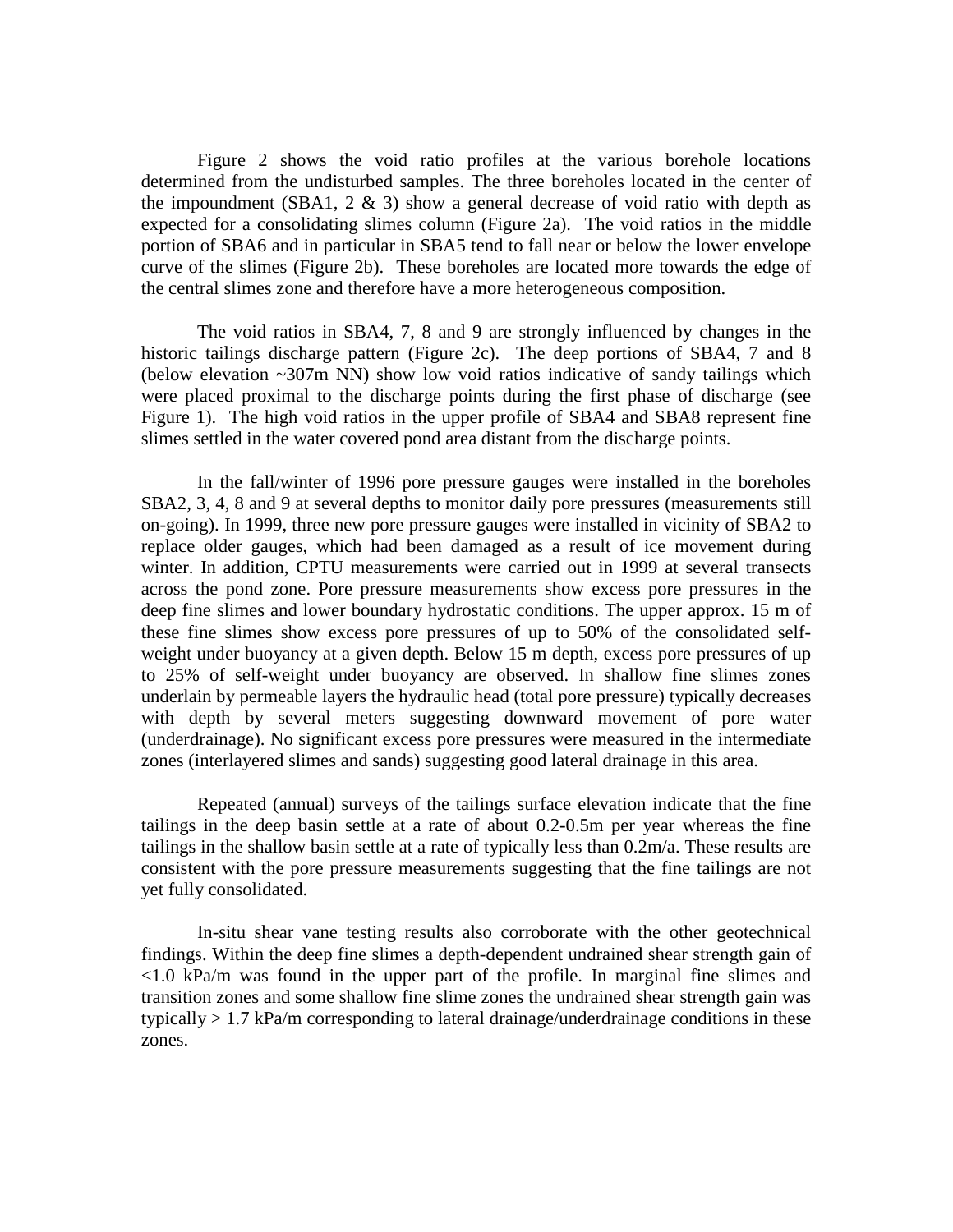

Figure 2 - Observed void ratio profiles at various boreholes.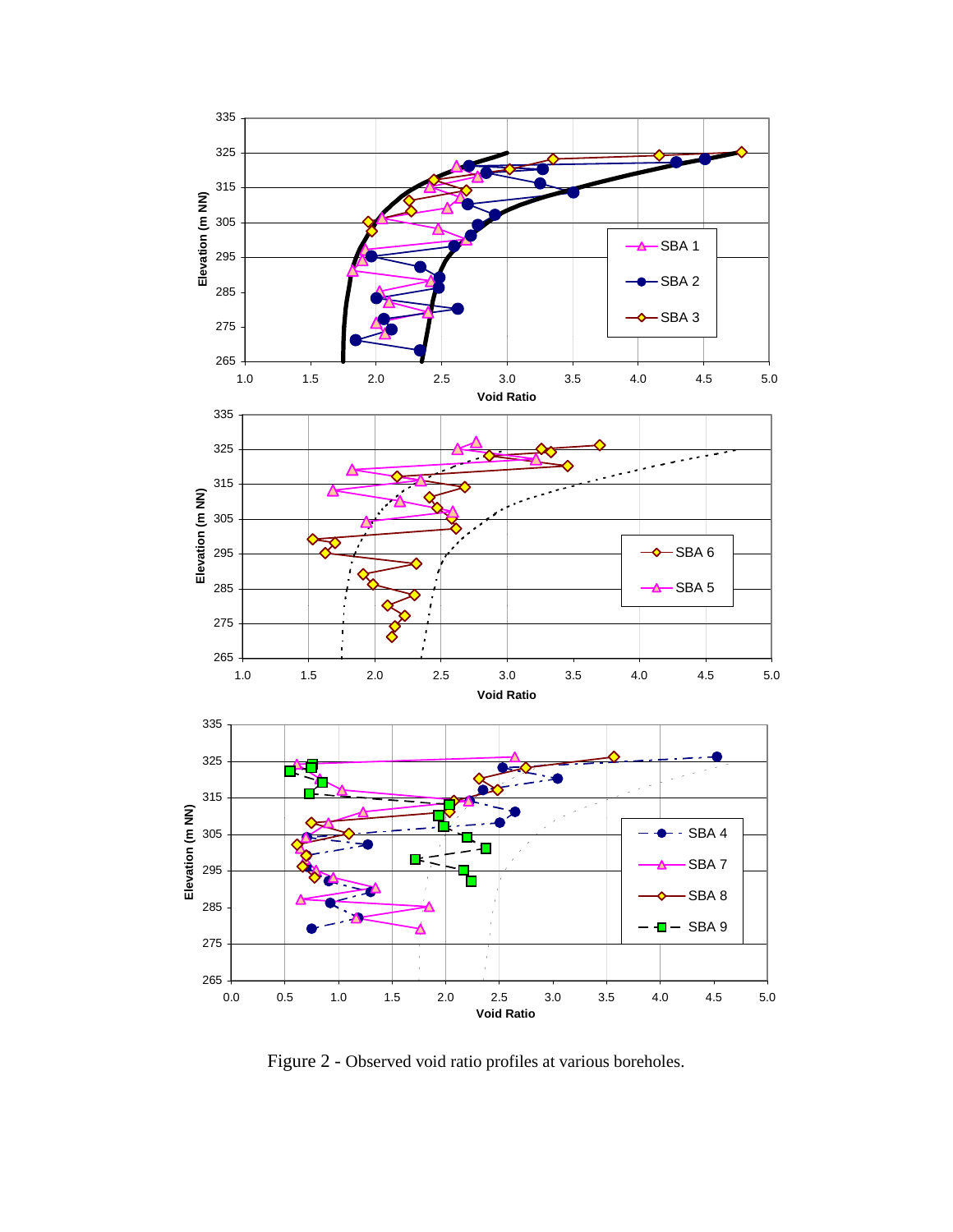# **Laboratory Testing**

The undisturbed tailings samples retrieved from the drilling program were tested in the laboratory for various geotechnical properties, Baugrund Dresden (1). As a first approximation the tailings are classified into coarser tailings ("sandy variety") and finer, clay-rich tailings ("clayey variety"). The tailings from the clayey variety are classified as clays (DIN 4022) with about 50-60% clay-sized particles ( $\varnothing$  < 0.006mm). The tailings from the sandy variety are classified as silty sands (DIN 4022) with typically less than 20% silt-sized particles ( $\varnothing$  < 0.06mm). Table 1 shows average values and the observed ranges for several relevant geotechnical parameters for these two classes of tailings (after Baugrund Dresden (1)).

Table 1: Summary of geotechnical properties of Culmitzsch tailings (after Baugrund Dresden  $(1)$ ).

| <b>Samples</b> | Tailings<br>Type  | <b>Description</b> | $G_s$                   | <b>Bulk Density</b>    | <b>Dry Density</b>   | <b>Water Content</b> | <b>Void Ratio</b> | <b>Atterberg Limits</b> |         | Plasticity<br>Index | <b>Total Shear</b><br>Strength (Lab<br>Torvane) |
|----------------|-------------------|--------------------|-------------------------|------------------------|----------------------|----------------------|-------------------|-------------------------|---------|---------------------|-------------------------------------------------|
|                |                   |                    | $\lbrack \cdot \rbrack$ |                        | $\rho_d$             | w <sup>1</sup>       | е                 | W <sub>P</sub>          | $W_{L}$ | Iр                  | $\tau_{\text{f}}$                               |
|                |                   |                    |                         | $\lceil q/cm^3 \rceil$ | [g/cm <sup>3</sup> ] | ı-ı                  | L1                |                         |         |                     | [ $kN/m2$ ]                                     |
|                | clayey<br>variety | Average            | 2.805                   | 1.532                  | 0.845                | 0.851                | 2.437             | 0.258                   | 0.657   | 0.399               | 12                                              |
| စာ             |                   | Minimum            | 2.670                   | 1.180                  | 0.496                | 0.366                | 1.034             | 0.178                   | 0.366   | 0.182               | 0                                               |
| ⋖              |                   | Maximum            | 2.909                   | 1.812                  | 1.323                | 1.627                | 4.788             | 0.293                   | 0.846   | 0.553               | 42                                              |
| မ္တ            |                   | N                  | 113                     | 111                    | 111                  | 111                  | 111               | 107                     | 103     | 103                 | 307                                             |
| $\overline{ }$ | sandv<br>variety  | Average            | 2.693                   | 1.899                  | 1.527                | 0.248                | 0.774             | 0.181                   | 0.354   | 0.167               | 20                                              |
| <b>SBA</b>     |                   | Minimum            | 2.554                   | 1.778                  | 1.265                | 0.176                | 0.549             | 0.169                   | 0.316   | 0.138               | 8                                               |
|                |                   | Maximum            | 2.766                   | 2.097                  | 1.774                | 0.405                | 1.186             | 0.196                   | 0.391   | 0.195               | 35                                              |
|                |                   | N                  | 27                      | 27                     | 27                   | 27                   | 27                | 4                       | 2       | $\overline{2}$      | 82                                              |

| <b>Samples</b>   |                   |                    | Compression<br>Index <sup>2</sup> |                                 | <b>Coefficient of Consolidation</b> | <b>Hydraulic Conductivity<sup>3</sup></b> |                                | <b>Friction</b><br>Angle | Cohesion             |
|------------------|-------------------|--------------------|-----------------------------------|---------------------------------|-------------------------------------|-------------------------------------------|--------------------------------|--------------------------|----------------------|
|                  | Tailings<br>Type  | <b>Description</b> | $\mathtt{C_{c}}$                  |                                 | $C_{\vee}$                          |                                           | K,                             | ø                        | c'                   |
|                  |                   |                    | $\left[ \cdot \right]$            |                                 | $\text{[m}^2/\text{s}]$             | [m/s]                                     |                                | [degrees]                |                      |
|                  |                   |                    |                                   | $\sigma = 47kPa$                | $\sigma = 174kPa$                   | $i = 0.5$                                 | $i=5$                          |                          | [kN/m <sup>2</sup> ] |
| ၜ                | clayey<br>variety | Range              | 0.6.0.8                           | $2.7*10^{-7}$                   | $1.9*10^{-7}$                       | $2*10^{-9}$ $.2*10^{-6}$                  | $8*10^{9}$ 6*10 <sup>-6</sup>  | 29.33                    | 2                    |
| ЯS               |                   | Void Ratio         | 1.23.2                            | 1.42.9                          | 1.32.1                              | 0.93.0                                    | 0.93.0                         | 2.62.8                   |                      |
| SBA <sub>1</sub> |                   | N                  | N/A                               | 36                              | 36                                  | 10                                        | 20                             |                          |                      |
|                  | sandy<br>variety  | Range              | 0.020.08                          | $3*10^{7}$ . 1*10 <sup>-6</sup> | $.1*10^{6}$<br>$3*10-7$ .           | $9*10^{-7}$ $2*10^{-5}$                   | $1*10^{-5}$ 3*10 <sup>-5</sup> | 38.41                    | 13.24                |
|                  |                   | Void Ratio         | 0.70.9                            | 0.5.0.9                         | 0.50.9                              | 0.61.2                                    | 0.61.2                         | 0.60.8                   |                      |
|                  |                   | N                  | N/A                               | 17                              | 17                                  | 10                                        | 12                             | 3                        |                      |

Notes:

1. Backcalculated from density measurement

2. Data analysis by Wismut

3. Based on standard permeameter tests

The summary table illustrates the large difference in material properties between the fine and coarse tailings. The clayey ("fine") tailings are highly plastic clays with very little shear strength. These tailings are highly compressible with in-situ void ratios ranging from about 1.5 to 4.8 in the uppermost part of the profile. The sandy ("coarse") tailings have a low, if any, plasticity and relatively high shear strengths. These tailings are much less compressible than the fine tailings with in-situ void ratios ranging from 0.5 to 1.1.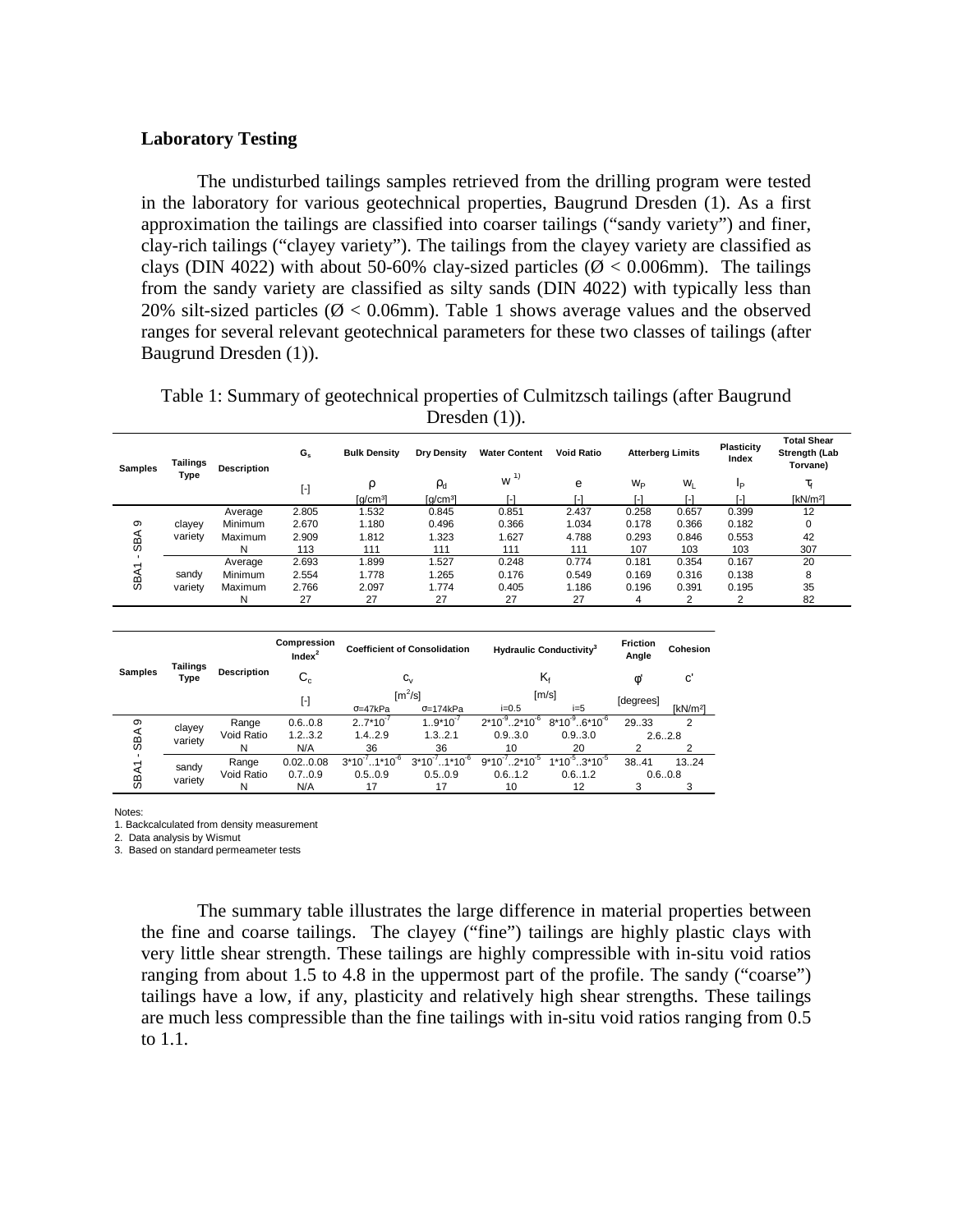The hydraulic conductivity of the coarser tailings ("sandy variety") is in the order of  $k_f = 10^{-5}$  to 10<sup>-6</sup> m/s. The hydraulic conductivity of the fine tailings determined by Baugrund Dresden with a standard permeameter were considered unreliable (Table 1).

| Void ratio | Permeability coefficient $k_f$ (m/s) |  |  |  |  |  |
|------------|--------------------------------------|--|--|--|--|--|
| (e)        |                                      |  |  |  |  |  |
| 4.0        | approx. $47 * 10^{-7}$               |  |  |  |  |  |
| 3.0        | approx. $35 * 10^{-8}$               |  |  |  |  |  |
| 2.0        | approx. $24 * 10^{-9}$               |  |  |  |  |  |
| 15         | approx. $36 * 10^{-10}$              |  |  |  |  |  |

Table 2: Preliminary estimates of  $k_f$ -e-relationship based on measured special oedometer testing data on fine slimes.

In a follow-up project the hydraulic conductivity of the fine tailings ("clayey variety") was determined by Wismut using a specially designed slurry consolidometer (the so-called special fine slime oedometer KD 314 S). This apparatus allows the measurement of the time-dependent consolidation behaviour of the soft slimes (including the hydraulic conductivity as a function of void ratio). Table 2 shows the hydraulic conductivity  $(k_f)$  as a function of void ratio for a sample from the deep fine slimes zone as determined from the dissipation of pore pressures in the test cell.

#### **Spatial Classification and Zoning**

The results of the geotechnical investigations were used to subdivide the IAA Culmitzsch A into different tailings zones. These zones differ significantly with respect to tailings properties and their potential for future settlement due to cover placement. The spatial classification scheme adopted here accounts for both the horizontal and vertical zoning of the tailings deposit. The tailings impoundment was first divided into three classes, i.e. beach, intermediate (=transition) and slimes zone, according to the tailings characteristics in the upper profile  $(\sim$  top 30m). Each class was then subdivided further into subclasses according to the tailings characteristics in the deeper tailings profile (appr. >30m). Table 3 summarizes the classification scheme and Figure 3 shows the spatial extent of the different zones.

The **Beach Zone (Class I)** forms a band along the perimeter of the impoundment along the various more recent discharge points. This zone is subdivided into four subclasses (Table 3). In general, access for cover placement and potential for settlement are not a concern for the beach zones (in many areas an interim cover has been placed already).

The **Intermediate Zone (Class II)** represents the transition zone from the peripheral beach zones to the centrally located slimes zone. This zone typically shows a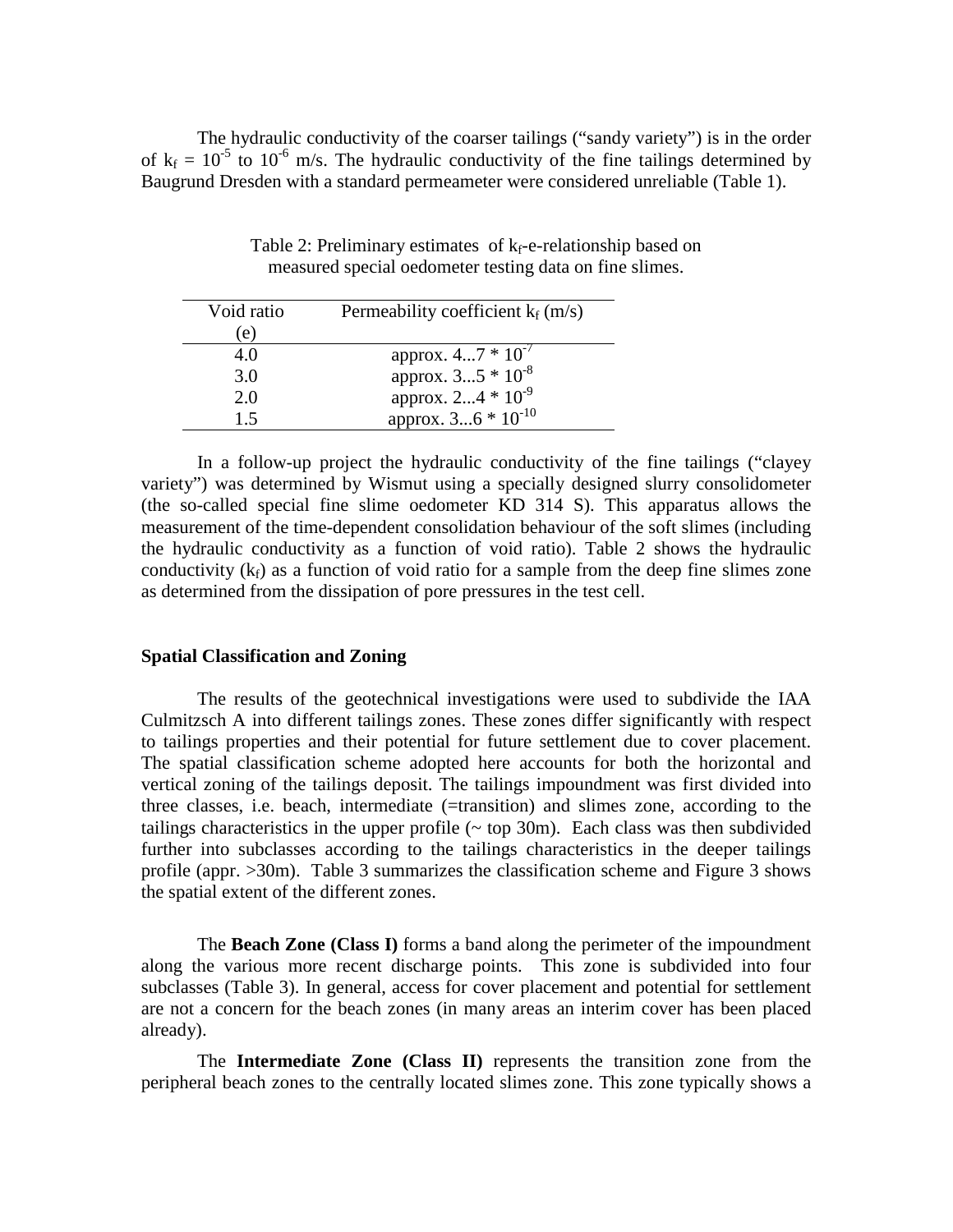wide range of tailings characteristics depending on the relative proportion of silts and clays and presence of sand lenses at a given location. The transition zone is typically consolidated due to significant lateral drainage through permeable layers. All intermediate zones have some potential for future settlement due to self-weight consolidation and in particular cover placement.

The **Slimes Zone (Class III)** is located in the center of the tailings impoundment (see shaded area in Figure 3). The slimes zone is subdivided into four subclasses, which differ in their tailings characteristics at greater depth (Table 3). The shallow fine slimes zones (Zone III $_I$  and III<sub>S</sub>) which are underlain by permeable tailings and/or aquifer layers exhibit underdrainage. This has accelerated the consolidation process in the past and has resulted in a higher degree of consolidation today. The deep fine slimes zone (Zone  $III_D$ ) with  $> 50$  m slimes is underconsolidated due to poor drainage (hydrostatic conditions prevail). This deep slimes zone has the highest potential for future settlement.



Figure 3 – Spatial classification of tailings according to geotechnical properties.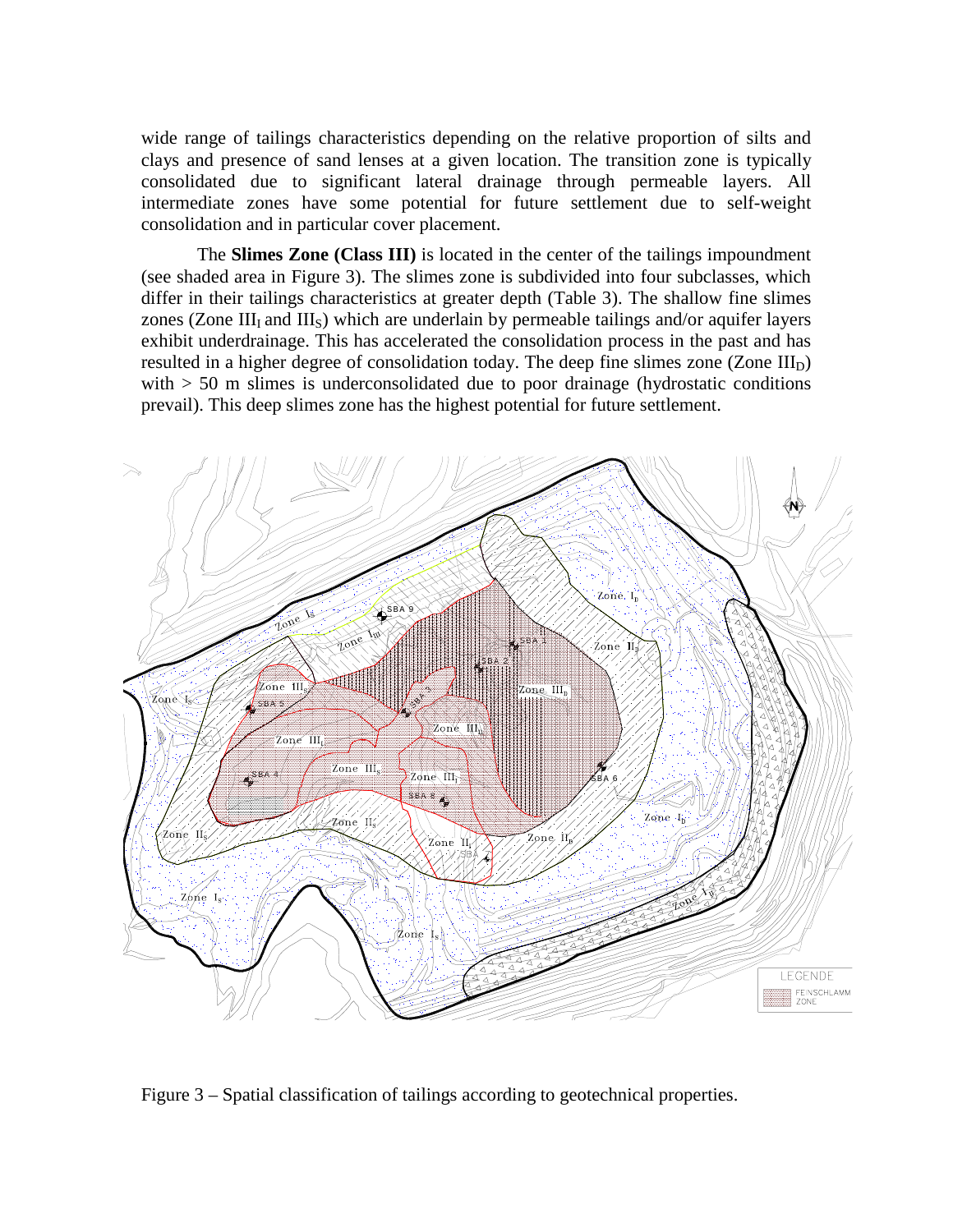| <b>Class</b>                                 |                                                                                      |                                                   | Beach Zone (I)                                                                                |                                                                                                                                          |                                                                                                                                                                                    | Intermediate Zone (II)                        |                                                            | Slimes Zone (III)                                        |                                                                                                                                                                         |                                                           |                                                         |
|----------------------------------------------|--------------------------------------------------------------------------------------|---------------------------------------------------|-----------------------------------------------------------------------------------------------|------------------------------------------------------------------------------------------------------------------------------------------|------------------------------------------------------------------------------------------------------------------------------------------------------------------------------------|-----------------------------------------------|------------------------------------------------------------|----------------------------------------------------------|-------------------------------------------------------------------------------------------------------------------------------------------------------------------------|-----------------------------------------------------------|---------------------------------------------------------|
| <b>Subclass</b>                              | Shallow<br>Beach $(I_{S})$                                                           | Deep<br>Beach $(I_n)$                             | Ponded<br>Beach $(III)$                                                                       | <b>Beach Material</b><br>over Slimes (I <sub>III</sub> )                                                                                 | Shallow<br>$(II_S)$                                                                                                                                                                | Deep<br>Intermediate Intermediate<br>$(II_D)$ | Intermediate<br>over Beach<br>(II <sub>1</sub> )           | Shallow<br><b>Slimes</b><br>(III <sub>s</sub> )          | Deep Slimes<br>$(III_D)$                                                                                                                                                | Slimes over<br>Beach (III <sub>I</sub> )                  | Slimes over<br>Intermediate<br>(III <sub>II</sub> )     |
| <b>Tailings Profile</b>                      | coarse<br>tailings<br>$(5-30m)$                                                      | coarse<br>tailings<br>( > 30m)                    | coarse &<br>intermediate<br>tailings (20-<br>30m)                                             | ~10-30m coarse tails<br>over slimes                                                                                                      | intermediate<br>tailings<br>$(20-30m)$                                                                                                                                             | intermediate<br>tailings<br>( > 30m)          | $~1$ -30 $m$<br>intermed. tails<br>over beach<br>material  | fine tailings<br>$(20-30m)$                              | fine tailings<br>( > 30m)                                                                                                                                               | $~1$ -30 $m$ fines<br>over beach<br>material              | $~\sim$ 30 $~$ m fines over<br>intermediate<br>tailings |
| Geotechnical<br>Characteristics <sup>1</sup> | high K and $s_{\rm u}$ ; fully<br>consolidated; very low<br>potential for settlement |                                                   | variable K<br>and high $s_{u}$ ;<br>fully<br>consolidated;<br>low potential<br>for settlement | highly variable K;<br>high $s_{u}$ throughout<br>profile; potentially<br>underconsolidated at<br>depth; some potential<br>for settlement | highly variable $K$ ; low $s_{\mu}$ near surface but<br>increasing with depth; underconsolidated<br>near surface but fully consolidated at depth;<br>some potential for settlement |                                               |                                                            |                                                          | very low K in slimes; s <sub>u</sub> very low in top 2-6m; highly<br>underconsolidated in upper slimes profile; degree of<br>high to very high potential for settlement | consolidation at depths dependent on drainage conditions; |                                                         |
| Location <sup>2</sup>                        | western<br>perimeter<br>SW Halde:<br>Trenndamm                                       | northeast<br>corner:<br>Southwest &<br>South Dams | Southwest &<br>South Dams                                                                     | south of Trenndamm<br>(e.g. SBA 9)                                                                                                       | western<br>sections<br>(e.g. SBA 5)                                                                                                                                                | east &<br>southeast<br>sections               | southwestern<br>perimeter of<br>2nd Horizon<br>(e.g. SBA7) | central<br>portions of<br>1st Horizon<br>(e.g. SBA<br>3) | central<br>portions of<br>2nd Horizon<br>(e.g. SBA 2)                                                                                                                   | western extent<br>of 2nd Horizon<br>(e.g. SBA4)           | central portions<br>of 2nd Horizon                      |

Table 3 – Classification of Tailings into different geotechnical zones, Culmitzsch A.

Notes:

1.  $K =$  permeability and  $s<sub>u</sub> =$  undrained shear strength

2. For location of different zones see Figure 3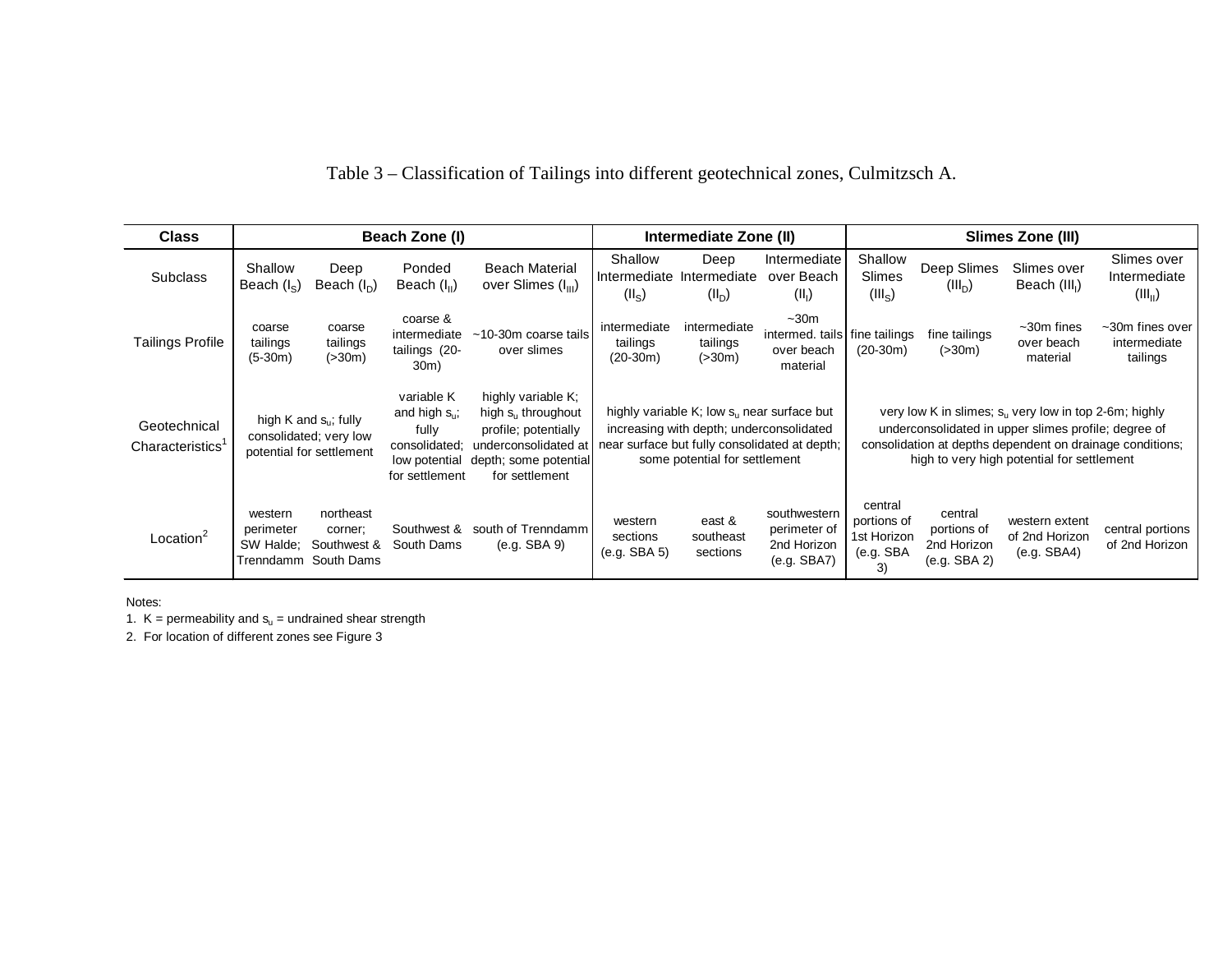## **CONSOLIDATION MODELING**

#### **Simulation of Filling and Selfweight Consolidation**

The process of filling and self-weight consolidation was simulated for representative locations of the slimes zone using the non-linear finite strain consolidation model FSCONSOL (2). The purpose of this modeling work was (i) to determine representative material functions (e- $\sigma$ ' and e-k<sub>f</sub> relationships) for a given tailings type and (ii) to estimate the current degree of consolidation (for 1996).

The consolidation model requires the input of filling rate, slurry density (initial void ratio) and consolidation properties of the tailings (i.e.  $e \rightarrow \sigma'$  and  $k_f \rightarrow e$  functions). The rate of filling and initial dry densities of the tailings were estimated from the historic discharge records. Initial guesses for the non-linear material functions ( $e \rightarrow \sigma'$  and  $k_f \rightarrow$ e) were taken from the laboratory analyses. The consolidation model was then calibrated against observed void ratio profiles, measured rates of settlement (after filling was completed) and observed pore pressures (where available) using a trial-and-error approach. Sensitivity analyses indicated that the degree of consolidation of the tailings profile is much more sensitive to the non-linear material functions ( $e \rightarrow \sigma'$  and  $k_f \rightarrow e$ ) than to details in the rate of filling and/or the choice of the initial void ratio. Hence the trial-and-error procedure to calibrate the consolidation model for a given location focused on varying the nonlinear material functions. The influence of the bottom drainage condition was assessed by way of sensitivity analysis (see RGC-Wismut (3) for more details).

A total of seven scenarios were simulated using this approach. The modeling results are summarized in Table 4. In the following we discuss the results for a uniform slimes profile in the deep and in the shallow basin (SBA2 and SBA3, respectively) and for a profile with interlayered coarser and finer tailings (SBA6).

#### Shallow Uniform Slimes Profile

 $SBA3$  is located in Zone  $III<sub>S</sub>$  in the central (but shallow) slimes zone of the impoundment (Figure 3). The tailings at this location consist of slimes of the clayey variety only. The observed void ratio profile could be reproduced very well by assuming a compressibility typical of very fine slimes (Figure 4). The calibrated permeability function agreed well with laboratory estimates using the slurry consolidometer. The consolidation model suggests that this borehole is underconsolidated with excess pore pressures up to 32 kPa and an annual rate of settlement of about 0.3m per year.

Pore pressure data measured in the field (see above) indicate that the tailings are in hydraulic contact with the underlying sandstone aquifer. For modeling purposes it was assumed that the base of the impoundment is free-draining. In reality, the boundary condition at the base may have changed during filling. Hence a direct comparison of the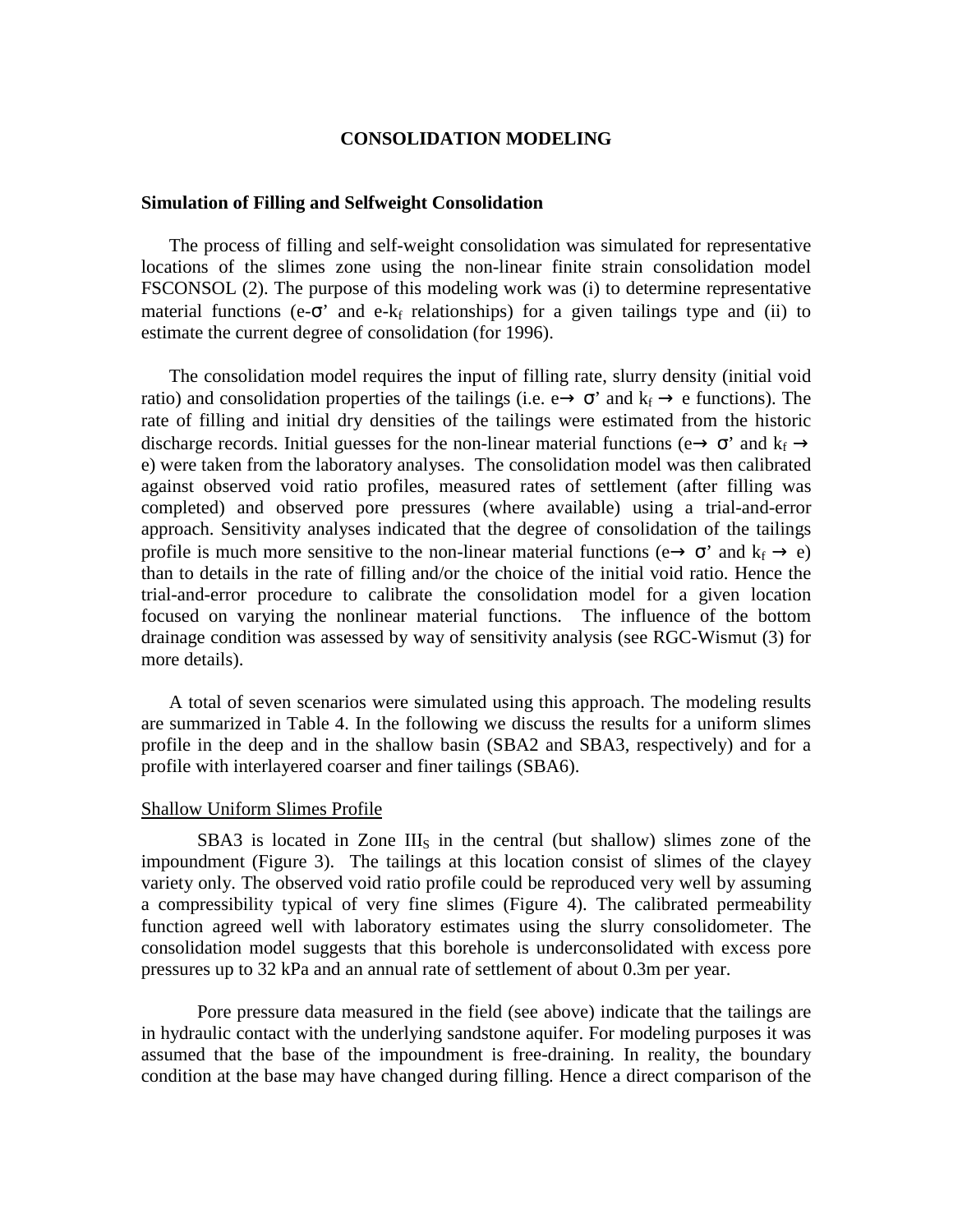

simulated excess pore pressures with the observed total pore pressures was not possible at this location.

Figure 3 – Simulated void ratios and excess pore pressures for SBA-3.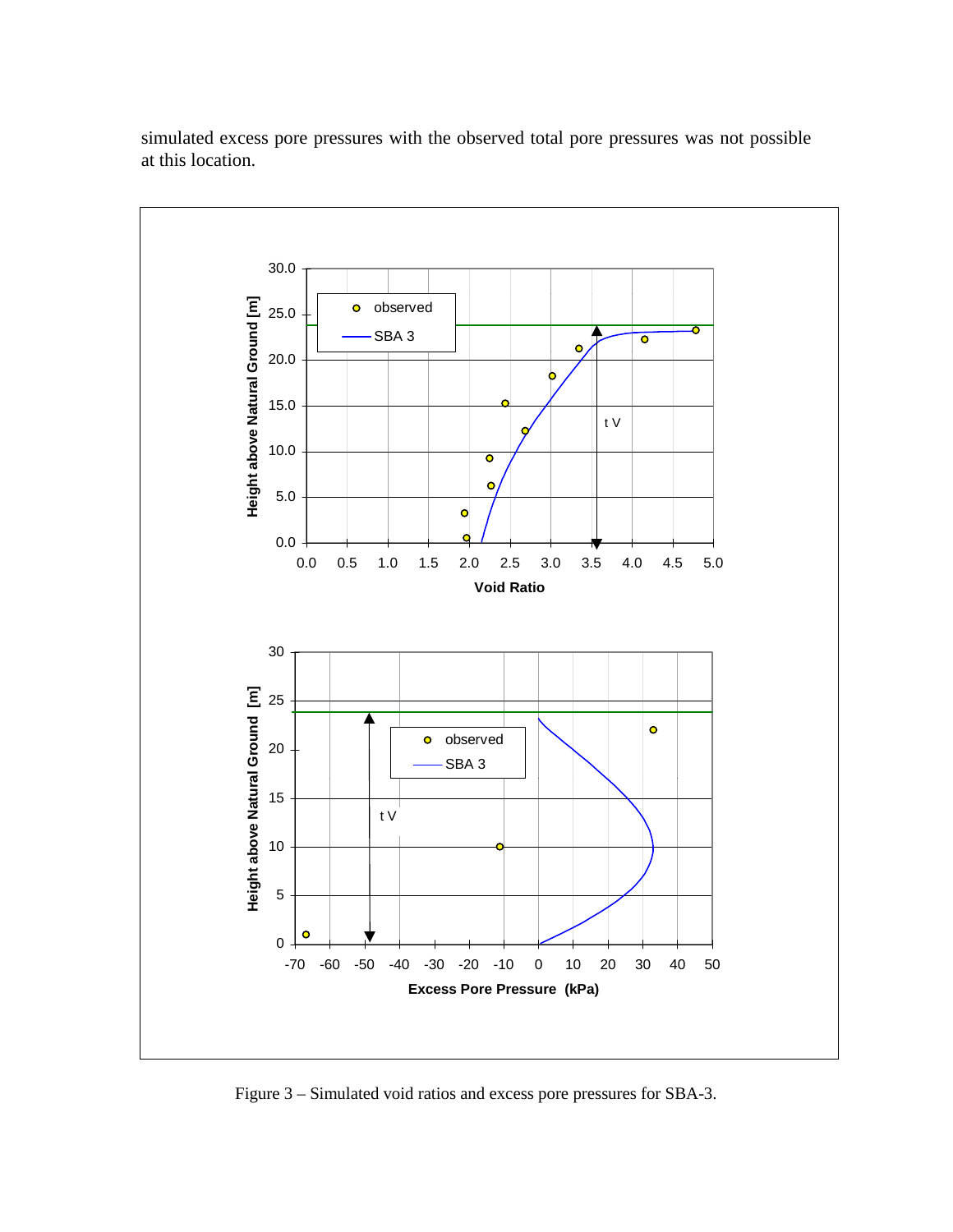|                                                   |                                   | Tailingsthickness (m)<br>(Dec 1996) |                       |           | annual rate of<br>settlement <sup>1</sup><br>$(1994 - 1997)$ |           | maximum excess pore<br>pressure simulated w/<br><b>FSCONSOL</b> |                         |
|---------------------------------------------------|-----------------------------------|-------------------------------------|-----------------------|-----------|--------------------------------------------------------------|-----------|-----------------------------------------------------------------|-------------------------|
| Tailingszone                                      | Zone                              | <b>Borehole</b>                     | measured              | simulated | measured                                                     | simulated | absolute<br>(in kPa)                                            | normalized <sup>2</sup> |
| Beach Material over                               |                                   | SBA 9 (Case A)                      |                       | 37.1      |                                                              | $-0.07$   | 178                                                             | 69%                     |
| Slimes                                            | հա                                | SBA 9 (Case B)                      | 36                    | 35.92     | $-0.13$                                                      | $-0.09$   | 83                                                              | 40%                     |
| Intermediate over<br>Beach                        | II <sub>1</sub>                   | SBA7                                | 51                    | 50.2      | $-0.08$                                                      | $-0.09$   | 114                                                             | 67%                     |
| Transition from shallow<br>Intermediate to Slimes | II <sub>s</sub> /III <sub>s</sub> | SBA <sub>5</sub>                    | 28.4                  | 28.92     | 0.25                                                         | $-0.29$   | 21                                                              | 46%                     |
| Transition from deep<br>Intermediate to Slimes    | $III_D/II_D$                      | SBA6                                | 57                    | 54.26     | $-0.45$                                                      | $-0.45$   | 73                                                              | 52%                     |
|                                                   | III <sub>D</sub>                  | SBA 2 (Case A)                      |                       | 53.6      |                                                              | $-0.55$   | 102                                                             | 64%                     |
| Deep Slimes Zone                                  |                                   | SBA 2 (Case B)                      | 56                    | 53.9      | $-0.23$                                                      | $-0.35$   | 61                                                              | 31%                     |
| Shallow Slimes Zone                               | III <sub>S</sub>                  | SBA <sub>3</sub>                    | 23.8                  | 23.2      | $-0.09$                                                      | $-0.28$   | 33                                                              | 83%                     |
| Slimes over Beach                                 |                                   | SBA 4 (Case A)                      | 52.4<br>(total)       | 50        |                                                              | $-0.13$   | 7                                                               | 5%                      |
| Material                                          | III <sub>1</sub>                  | SBA 4 (Case B)                      | 25.4<br>(slimes only) | 21.2      | $-0.22$                                                      | $-0.09$   | $\mathbf 0$                                                     | $-111%$                 |

# Table 4 – Summary of Consolidation Modeling Results, Culmitzsch A.

Note:

1. Negative values indicatesettlement; positive values indicate rise in tailings surface

2. Relative to hydrostatic pressure

# Deep Uniform Slimes Profile

 $SBA2$  is located in Zone  $III<sub>D</sub>$  in the center of the slimes zone of the impoundment (Figure 3). This borehole was simulated assuming a uniform column of slimes of the clayey variety. This deep slimes profile was modeled with two different sets of material functions for the clayey variety (Cases A  $\&$  B) to illustrate the sensitivity of the modeling results to the choice of material input functions.

In Case A, the material functions determined from oedometer results were used to simulate the filling and selfweight consolidation. The simulated void ratio profile agrees fairly well with that observed in the field (Figure 5). This set of material functions results in a high degree of underconsolidation with excess pore pressures up to  $\sim$ 100 kPa and a simulated annual rate of settlement of about 0.55 m per year.

In Case B, a significantly higher compression curve (higher  $C_c$  and  $e(1kPa)$ ) and an overall lower permeability was assumed for the slimes. The simulated void ratio profile for this case also fits the observed void ratio fairly well (Figure 4). However, the simulated tailings profile for this Case B is significantly more consolidated than Case A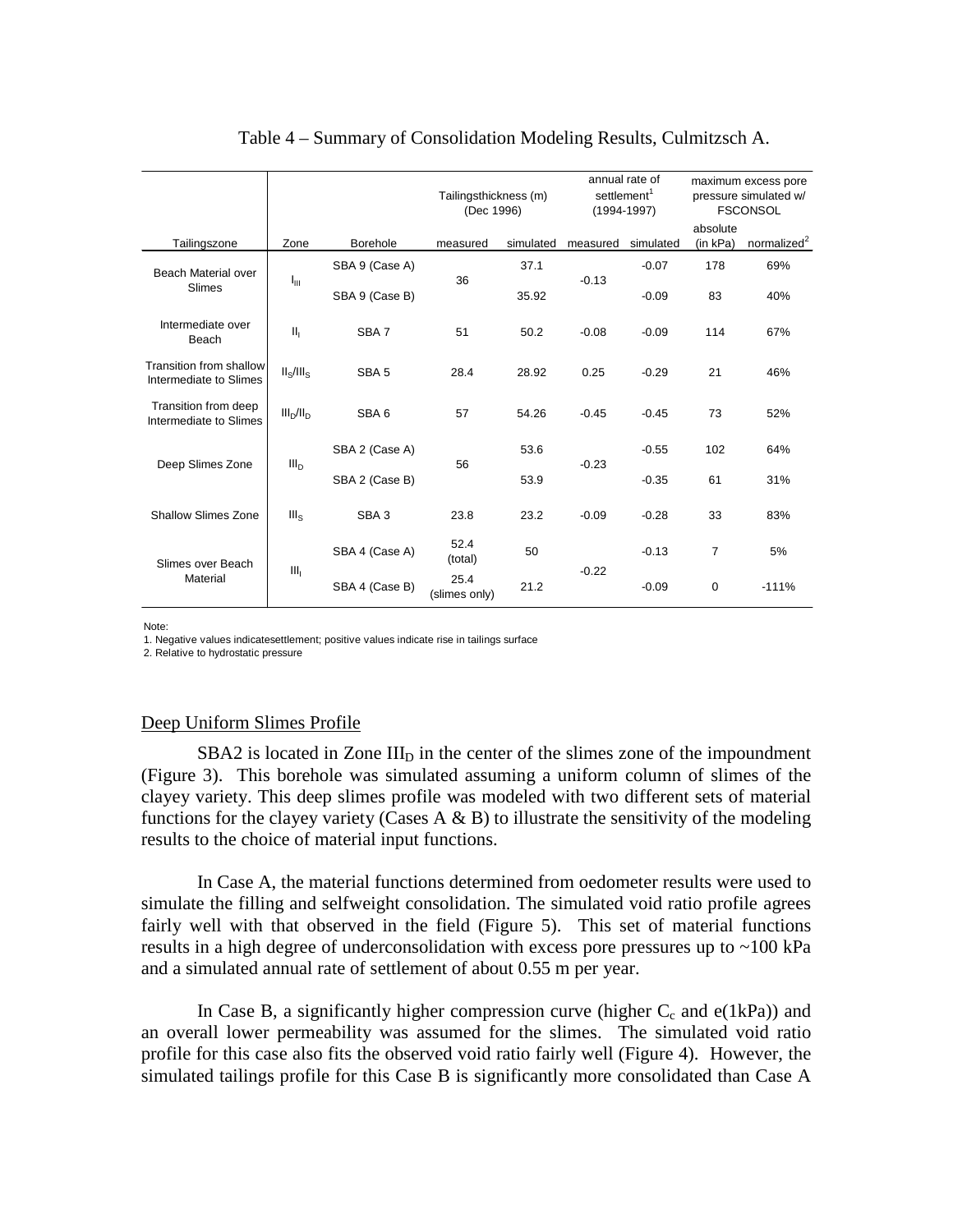

with excess pore pressures only up to 60 kPa and an annual rate of settlement of only 0.35 m per year.

Figure 4 – Simulated void ratios and excess pore pressures for SBA-2.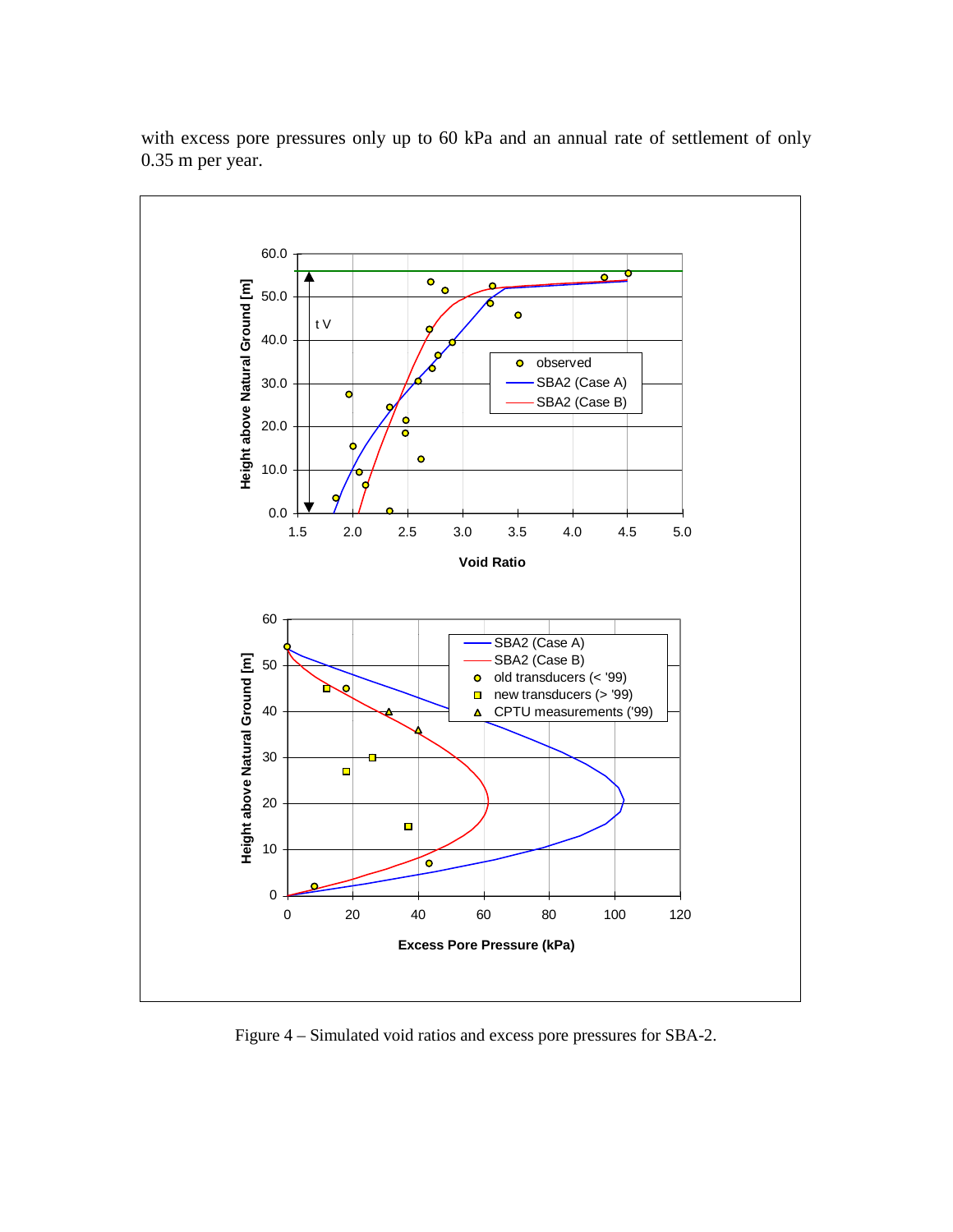The measured rate of settlement from 1994 to 1997 would suggest that Case B better reflects the current degree of consolidation (Table 4). However, the accuracy of these field measurements of settlement is not known and may not be sufficient to distinguish between Case A and Case B.



Figure 6 – Simulated void ratios and excess pore pressures for SBA-6.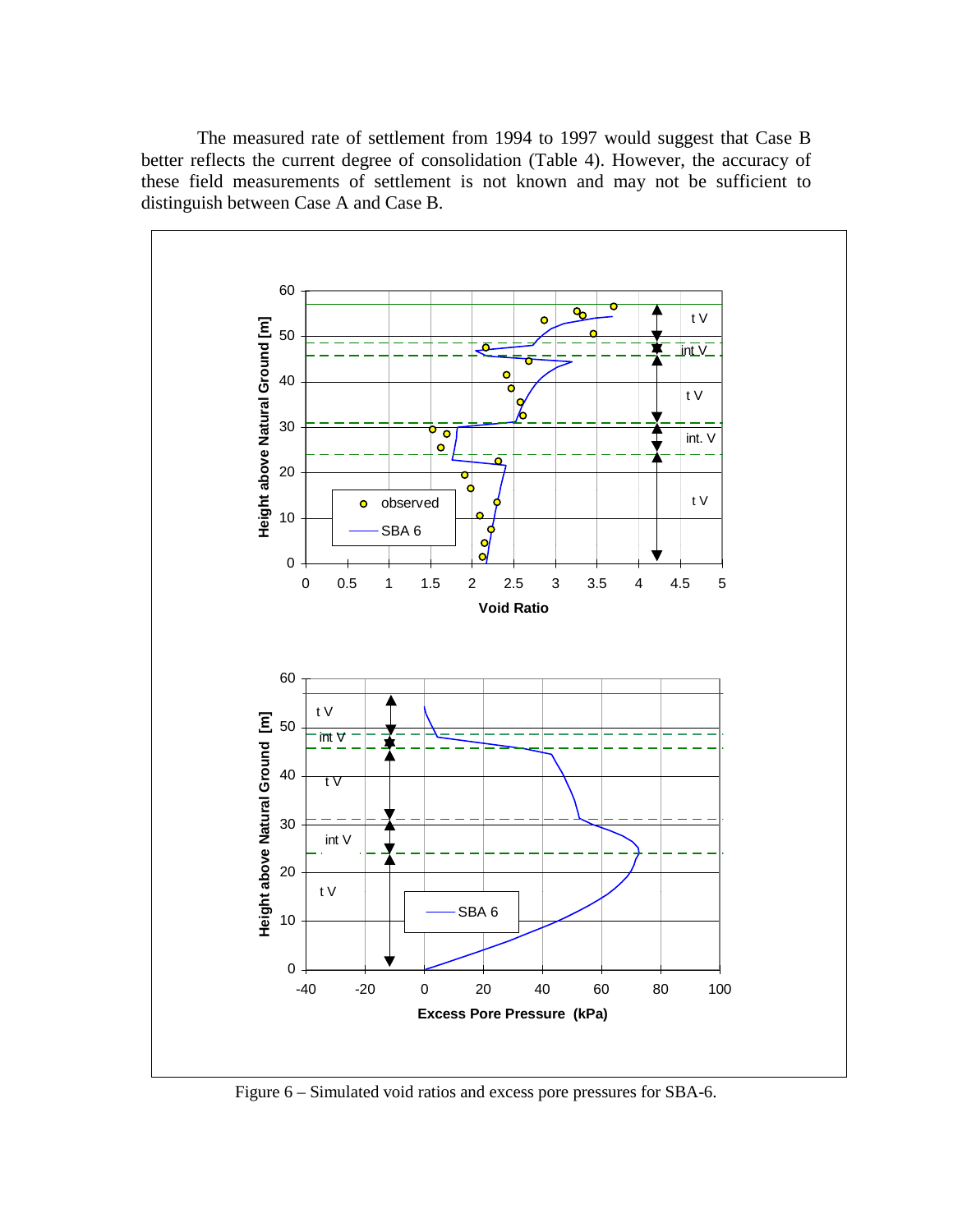At the time of modeling no sufficiently reliable pore pressure measurements had been available to determine whether Case A or Case B was more appropriate. However, more recent pore pressure measurements in vicinity of SBA2 (carried out in 1999) suggests that Case B is the more realistic scenario. This analysis demonstrates that the degree of consolidation can not be accurately determined without detailed measurements of in-situ excess pore pressures. Preliminary fine slime compression test results using the new special fine slime oedometer KD 314 S also support the Case B-assumption.

## Deep Layered Profile of Finer & Coarser Slimes

SBA6 is located at the transition of Zone  $II_D$  and Zone  $III_D$  in the southeastern (deep) region of the impoundment (Figure 3). The observed void ratio profile indicates that the tailings in this borehole consist predominantly of slimes of the clayey variety with some interlayering of the intermediate variety (Figure 6). For modeling purposes the tailings deposit was subdivided into two layers of intermediate variety and three layers of clayey variety. The calibrated model fits the observed void ratio profile fairly well (Figure 6).

The calibrated model suggests that the tailings are significantly underconsolidated with excess pore pressures up to 73 kPa and a present rate of settlement of 0.45m per year (Table 4). There are no pore pressure measurements available to confirm these modeling results. However, the fact that observed rates of tailings settlement agree with those simulated suggests that the calibrated model predicts the excess pore pressures reasonably well.

### **Simulation of Test Fill**

Wismut has performed field trials on two test fields in the shallow intermediate zone (Zone  $II<sub>S</sub>$ ) located in the western portion of the IAA Culmitzsch A (Figure 1) in order to evaluate the influence of vertical drains on tailings consolidation (Wismut GmbH (4,5)). These field trials were simulated to provide an independent calibration of the consolidation characteristics based on surcharge loading (rather than based on selfweight consolidation discussed in the previous section).

The field trials were designed to test the effect of different geometries of shallow vertical drains on tailings settlement and shear strength gain. In test field 1, vertical drains were placed at a horizontal spacing of 1.5m and to a depth of 5m. In test field 2, vertical drains were placed at a horizontal spacing of 1.1m to a depth of 2.5m. Both test fields (25mx25m) were then covered with a 1m thick interim cover consisting of waste rock The vertical drains result in horizontal (radial) drainage of pore water towards the drain in the those upper tailings layers penetrated by the drains. At greater depth the pore water movement is predominantly vertical.

The consolidation in the presence of vertical drains was modeled using CONSOL-2D, which was developed by Wismut GmbH to simulate three-dimensional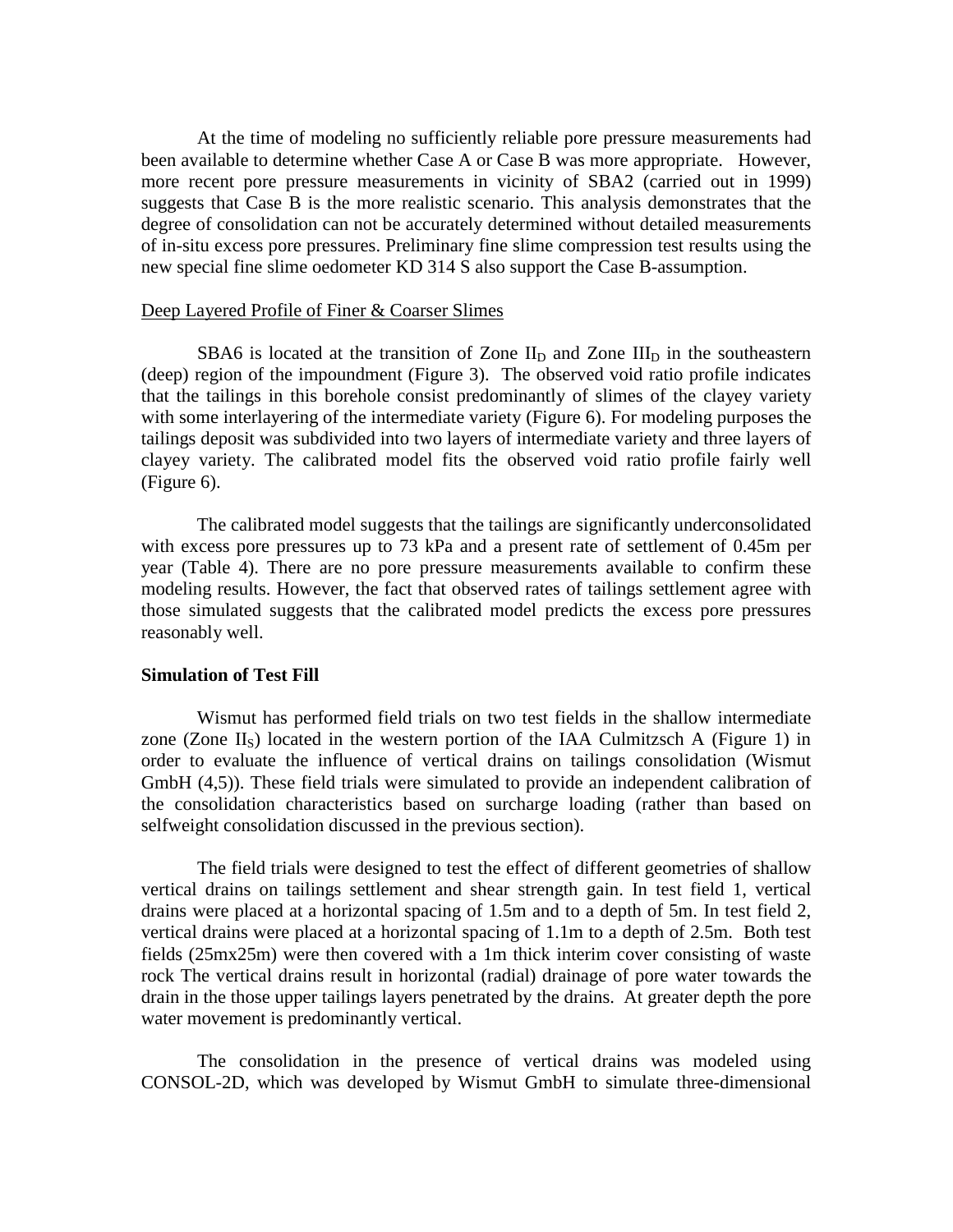flow with radial symmetry and two-dimensional strain (deformation). The principles of the numerical algorithm and its capabilities are described in Reichel (6), Wismut (7) and Haase et al. (8), respectively. This model is suited to simulate the consolidation of one or several tailings layers with fully or partially penetrating vertical drains. The depth profile of the material properties is approximated by piecewise linear interpolation.

Based on the vertical drain configurations, test fields 1 and 2 were simulated assuming an effective radius of 0.8m and 0.6m and a drain depth of 5m and 2.5m, respectively. The total tailings depth was assumed to be 22m and 24m, respectively, as inferred from the isopach map of the tailings. The material parameters for the simulation were determined by samples from some boreholes near the test field (DH1 and DH 2) and the void ratios were varied in several simulation runs to bracket the observed void ratios observed at some distance from the test field.



Figure 7 – Measured and simulated consolidation in test field 1 (SP 1 - measured settlement under load, SP 6 – measured settlements without load).

Figure 7 shows the results of three different simulation runs for the first 200 days compared with the measured data in test field 1. Using the two parameter sets from the bore holes DH 1 and DH 2 good agreement was obtained between measured and modeled settlement rates under load (SP 1) in test field 1. The modeled values for the settlement without load are also in good agreement with measured values (SP 6).The model simulations indicate that the early settlement (say initial 75 days) is largely due to settlement in the upper tailings layers where vertical drains are placed (top 5m). After this initial settlement period the two simulated settlement curves become nearly parallel suggesting that most of this on-going settlement is occurring within the deeper tailings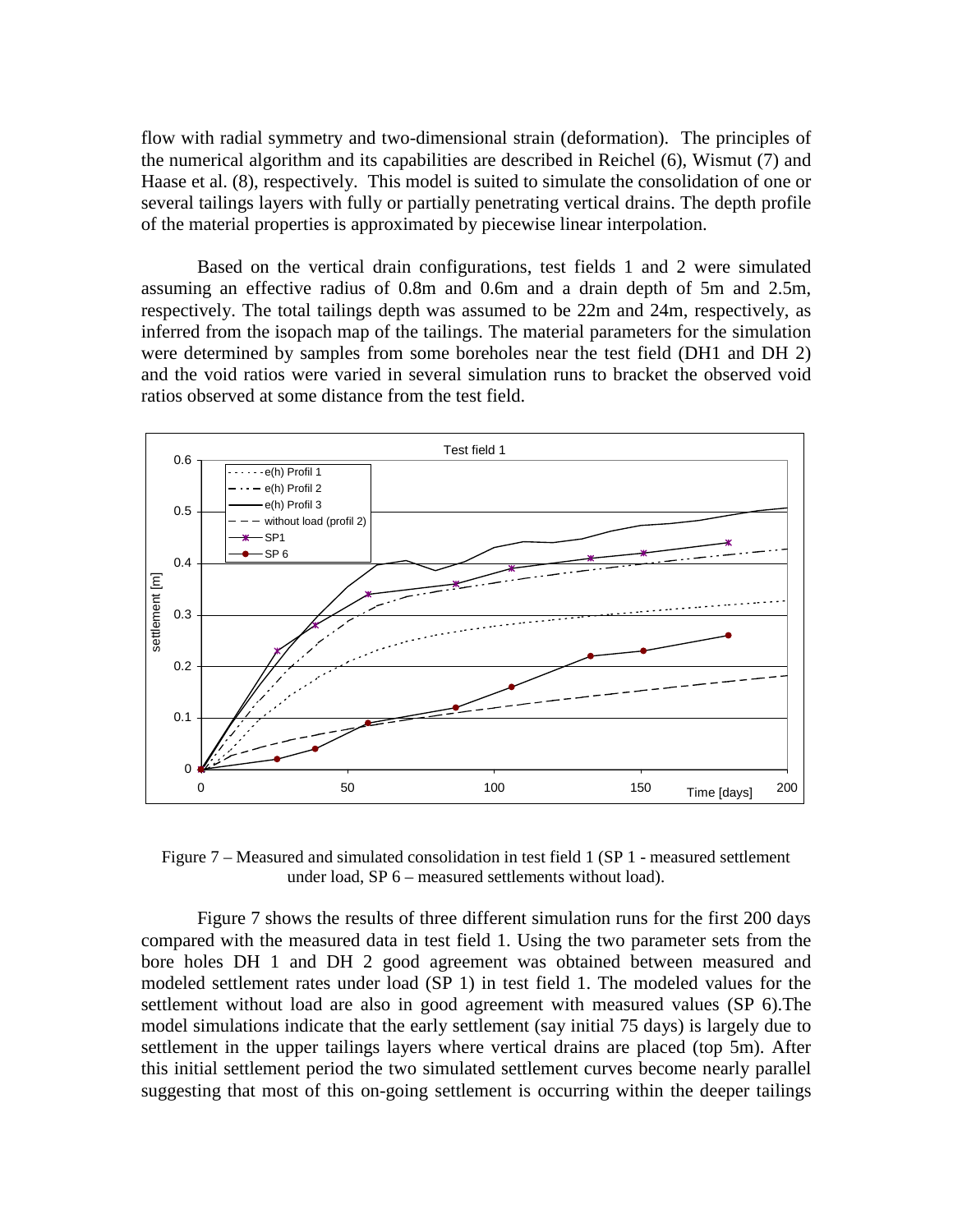profile where no drains are present. The observed trends in settlement clearly confirm these simulated trends.

The measured settlement rates on test field 2 (under load) are similar to those observed in test field 1 (Figure 8) although the vertical drain geometry used in test field 2 (narrower spacing but shallower depth) should have resulted in significantly less settlement over the monitoring period then observed (see model prediction). At the same time, the settlement rate in those areas of the test field 2 which were not exposed to loading (i.e. at SP 7) are comparable to those in test field 1 and corroborate with the model predictions. Variability in the material properties across the test field may account for these discrepancies between theory and observation.



Figure 8 - Measured and simulated consolidation in test field 2 (SP 12 - measured settlement under load, SP 7 – measured settlement without load).

# **CONCLUSIONS**

A detailed study consisting of field and laboratory measurements as well as consolidation modeling was carried out to characterize the consolidation properties of the fine tailings in the impoundment Culmitzsch A. The degree of consolidation in the impoundment was found to vary significantly as a result of segregation of the fine tailings as well as historic changes in the slurry discharge pattern. The greatest excess pore pressures are modeled for the central slimes zone with 50-60m of uniformly fine tailings. These modeling results are consistent with field measurements of in-situ pore pressures using CPT and dedicated pore pressure gauges. The calibrated consolidation properties for the slimes also agreed